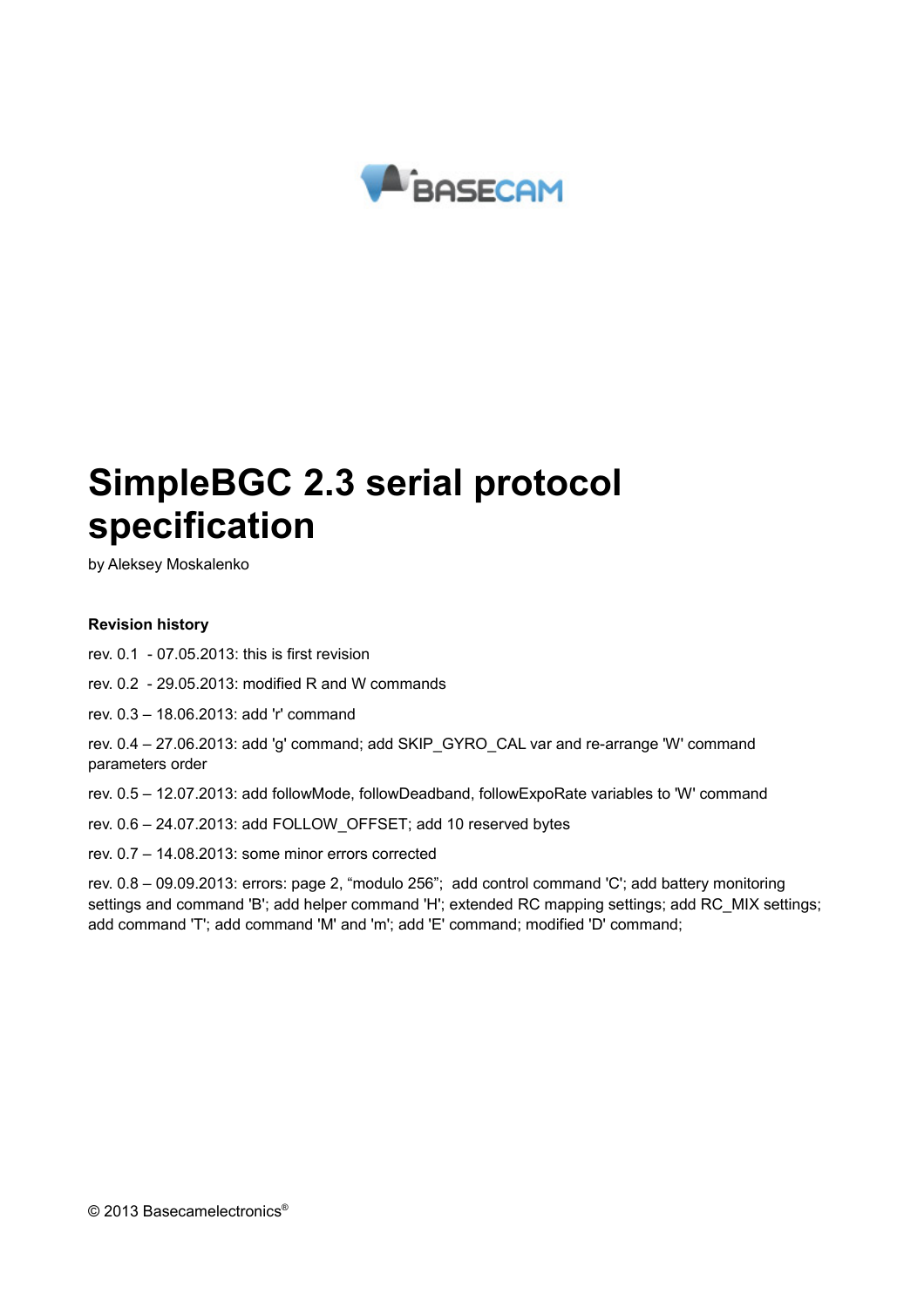## **Message format**

Communications is initiated from the GUI side by sending *outgoing* commands. The controller board may do some action and send response (further named as *incoming* commands). Each command consists of the *heade*r and the *body*, both with checksum. Commands with the wrong header or body checksum, or with the body size that differs from expected, should be ignored.

Board can work on different serial baud rate, so the GUI should find proper baud rate by sending 'V' command on every speed ant wait for response, until valid response is received.

Make a small delay after sending each command (20ms minimal) to prevent overflows of the input buffer.

Input and output commands have the same format, described below:

#### **Header:**

character '>' command ID - 1u data\_size – 1u, may be zero header checksum = (command ID + data\_size) modulo 256 - 1u

#### **Body:**

[array of bytes *data\_size* length] body checksum - 1u

Checksum is calculated as a sum of all bytes modulo 256.

Example: outgoing command to read Profile2:

| 0x3E(>) | 0x52(R)    | 0x01      | 0x53               | 0x01 | 0x01             |
|---------|------------|-----------|--------------------|------|------------------|
|         | command id | data size | header<br>checksum | data | body<br>checksum |
|         | header     |           | body               |      |                  |

#### **Data type notation**

- $\cdot$  1u 1 byte unsigned
- 1s 1 byte signed
- 2u 2 byte unsigned (little-endian order)
- 2s 2 byte signed (little-endian order)
- 4f float
- 4s 4 bytes signed (little-endian order)
- string ASCII character array, first byte is array size
- Nb byte array size N

## **Incoming commands**

#### **V – version information**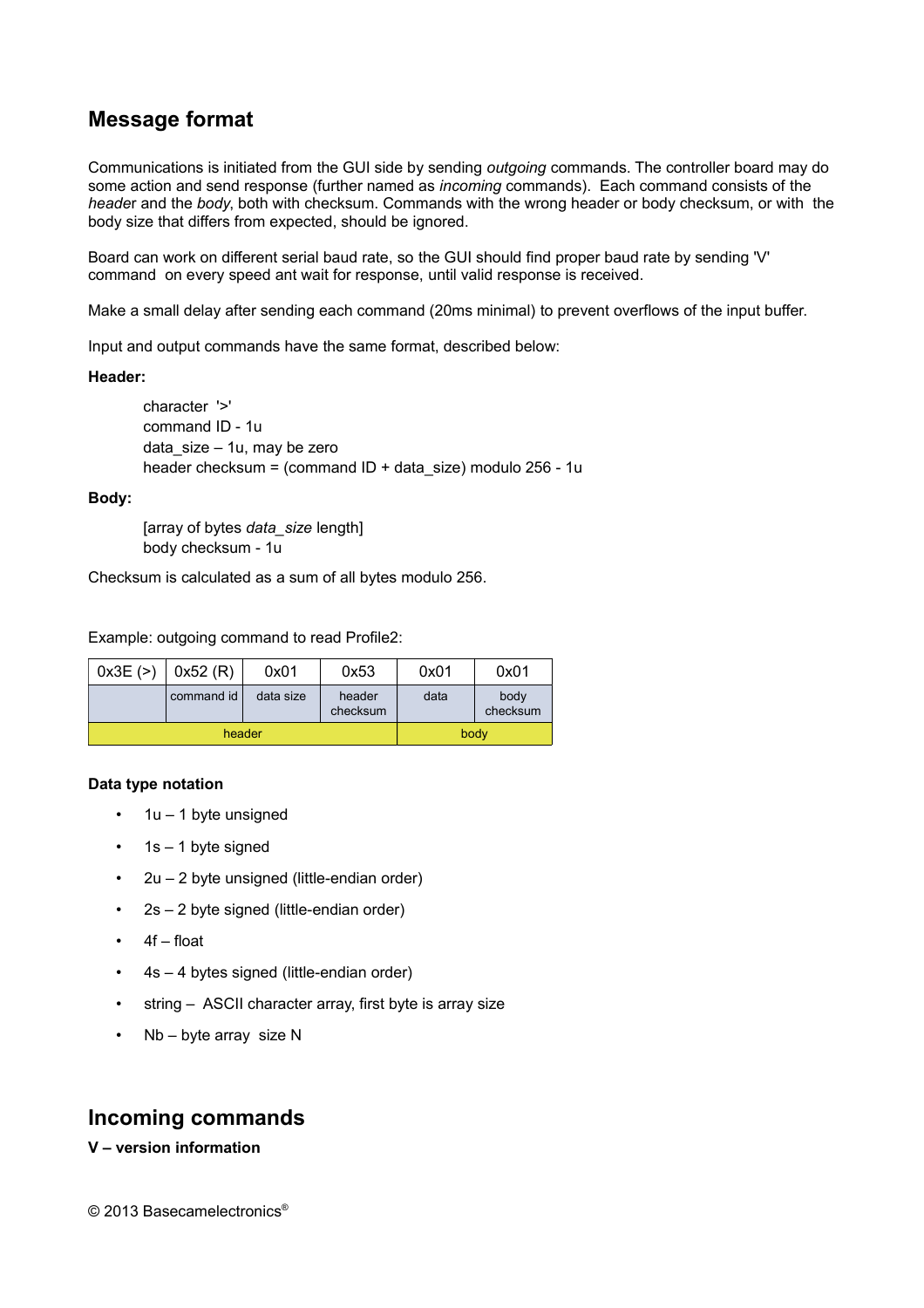- BOARD VER 1u (split into decimal digits X . X, for example 10 means 1.0)
- FIRMWARE VER 2u (split into decimal digits X.XX.X, for example 2305 means 2.30b5)
- DEBUG MODE 1u (should hide DEBUG output if DEBUG MODE = 0)
- BOARD\_FEATURES 2u
- reserved 12b

#### **R – Receive parameters**

Receive parameters for single profile together with general parameters .

Profile parameters:

- PROFILE  $ID 1u$  (ID of profile to read, starting from 0)
- for(axis in [ROLL, PITCH, YAW]) {
	- P 1u
	- I 1u (multiplied by 100)
	- D 1u
	- POWER 1u
	- INVERT 1u (checked=1, not checked=0)
	- POLES 1u
- }
- EXT\_FC\_GAIN\_ROLL 1s
- EXT\_FC\_GAIN\_PITCH 1s
- •
- for(axis in [ROLL, PITCH, YAW]) {
	- RC\_MIN\_ANGLE 2s
	- RC\_MAX\_ANGLE 2s
	- RC\_MODE 1u
	- RC\_LPF 1u
	- RC\_SPEED 1u
	- RC\_FOLLOW 1u
- }
- GYRO TRUST 1u
- USE MODEL 1u
- PWM\_FREQ 1u
- SERIAL\_SPEED 1u
- RC\_TRIM\_ROLL 1s
- RC\_TRIM\_PITCH 1s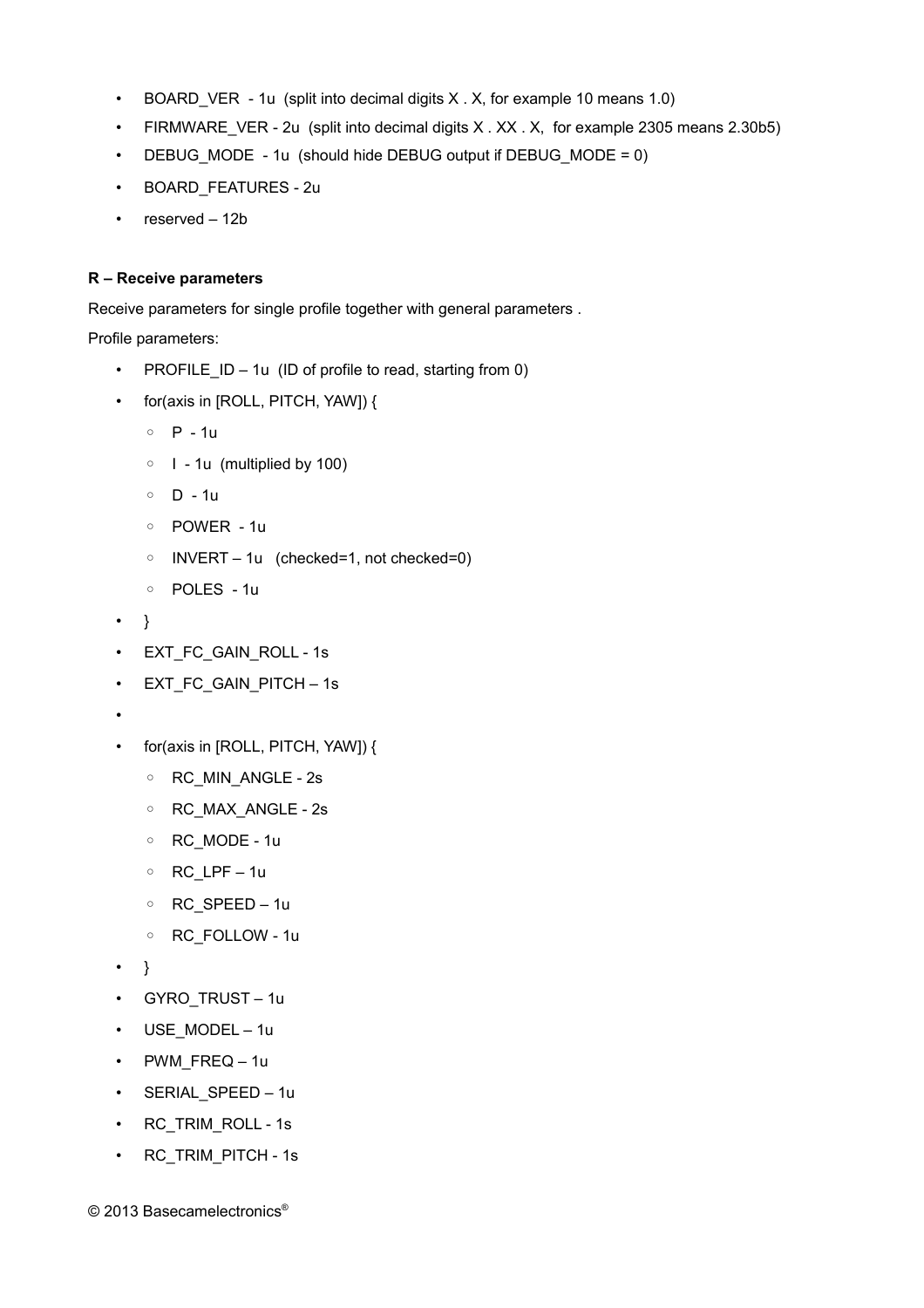- RC\_TRIM\_YAW 1s
- RC\_DEADBAND 1u
- RC\_EXPO\_RATE 1u
- •
- RC\_VIRT\_MODE 1u
- RC\_MAP\_ROLL 1u
- RC\_MAP\_PITCH 1u
- RC\_MAP\_YAW 1u
- RC\_MAP\_CMD 1u
- RC\_MAP\_FC\_ROLL 1u
- RC MAP FC PITCH 1u
- •
- RC\_MIX\_FC\_ROLL 1u
- RC\_MIX\_FC\_PITCH 1u
- •
- FOLLOW\_MODE 1u
- FOLLOW\_DEADBAND 1u
- FOLLOW\_EXPO\_RATE 1u
- FOLLOW OFFSET ROLL 1s
- FOLLOW OFFSET PITCH 1s
- FOLLOW\_OFFSET\_YAW 1s
- FOLLOW ROLL MIX START 1u
- FOLLOW ROLL MIX RANGE 1u

General parameters:

- AXIS\_TOP 1s
- AXIS RIGHT 1s
- GYRO\_LPF 1u
- I2C\_INTERNAL\_PULLUPS 1u
- SKIP GYRO CALIB 1u
- •
- RC\_CMD\_LOW 1u
- RC\_CMD\_MID 1u
- RC\_CMD\_HIGH 1u
- •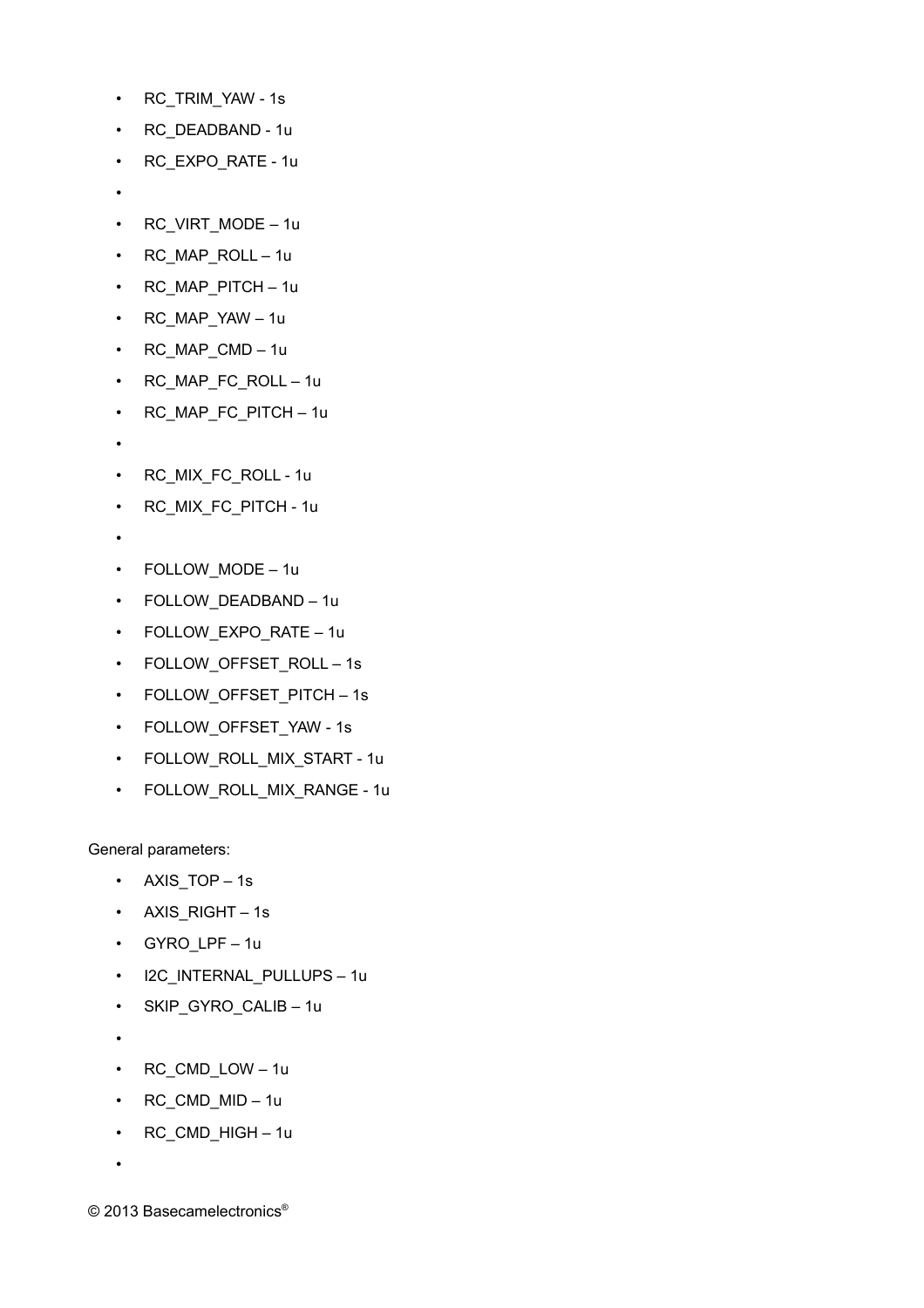- MENU CMD 1 1u
- MENU CMD 2 1u
- MENU CMD 3 1u
- MENU\_CMD\_4 1u
- MENU\_CMD\_5 1u
- MENU CMD LONG 1u
- •
- OUTPUT\_ROLL 1u
- OUTPUT PITCH 1u
- OUTPUT\_YAW 1u
- •
- BAT\_THRESHOLD\_ALARM 2s
- BAT\_THRESHOLD\_MOTORS 2s
- BAT\_COMP\_REF 2s
- •
- BEEPER MODES 1u
- •
- RESERVED\_BYTES 6u
- •
- CUR\_PROFILE\_ID 1u (profile ID which is currently active in the controller)

#### **D – real-time data**

- for(axis in [ROLL, PITCH, YAW]) {
	- ACC 2s
	- GYRO 2s
- }
- •
- DEBUG1 2s
- DEBUG2 2s
- DEBUG3 2s
- DEBUG4 2s
- RC\_ROLL 2s
- RC\_PITCH 2s
- RC\_YAW 2s
- $\cdot$  RC\_CMD 2s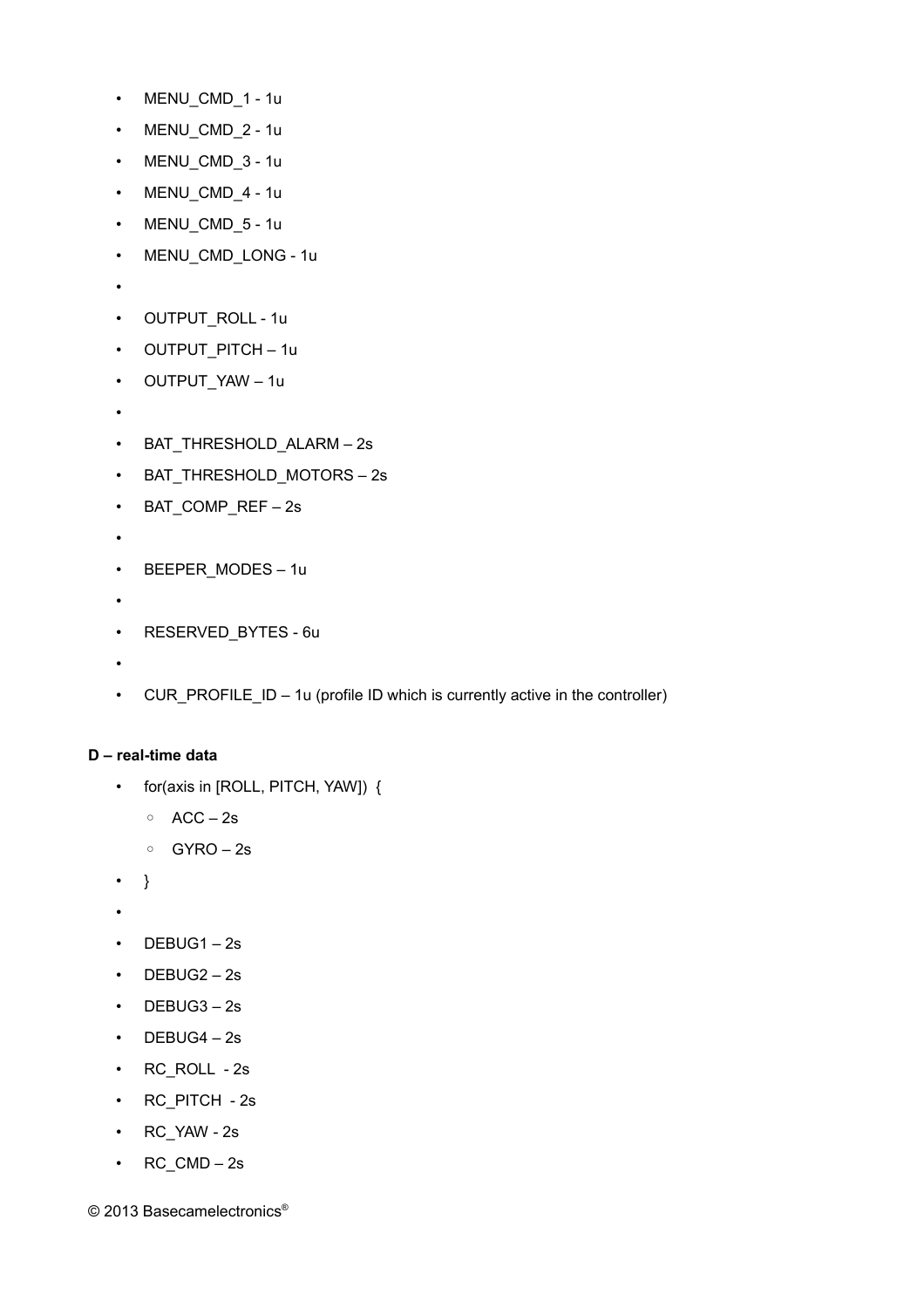- EXT\_FC\_ROLL 2s
- EXT\_FC\_PITCH 2s
- ANGLE ROLL  $-2s$  (in 0.1 degree)
- ANGLE PITCH 2s
- ANGLE\_YAW 2s
- RC\_ANGLE\_ROLL 2s (in 0.1 degree)
- RC\_ANGLE\_PITCH 2s
- RC\_ANGLE\_YAW 2s
- CYCLE TIME 2u
- I2C\_ERROR\_COUNT 2u
- ERROR CODE 1u
- BAT\_LEVEL 2u
- OTHER FLAGS 1u
- CUR\_PROFILE 1u

#### **C – confirmation of previous command**

- $\cdot$  CMD 1u
- DATA depends on CMD

Board sends confirmation on commands: A, G, P, W, etc. DATA is empty unless mentioned in command description.

#### **I - Information about actual RC control state**

- for(axis in [ROLL, PITCH, YAW]) {
	- ANGLE 2s
	- RC\_ANGLE 2s
	- RC\_SPEED 2s
- }

## **Outgoing command**

#### **V – request version information**

**D – request real-time data**

#### **A – calibrate accelerometer**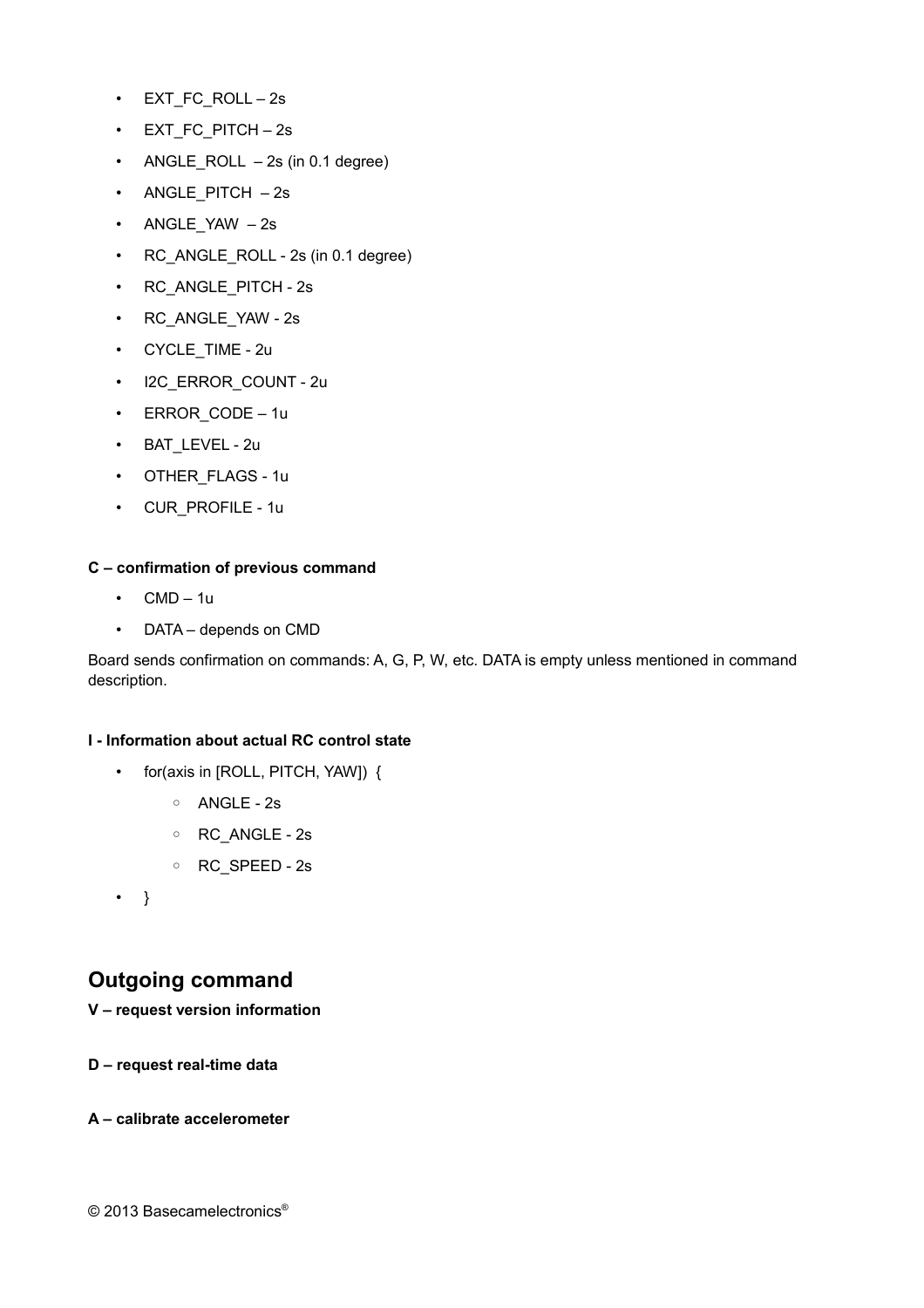#### **G – calibrate EXT\_FC gains**

#### **F – reset to factory defaults**

• PROFILE  $ID - 1u - profile to reset$ 

#### **P – calibrate poles and direction**

#### **R – request parameters**

• PROFILE  $ID - 1u - profile to load$ 

#### **W – write parameters**

Data structure is the same as for 'R' incoming command.

**r – reset device**

#### **O – calibrate follow offset**

#### **B - calibrate battery (voltage sensor)**

• ACTUAL\_VOLTAGE - 2u

#### **C – control gimbal movement**

- CONTROL MODE 1u
- SPEED ROLL 2s
- ANGLE ROLL 2s
- SPEED PITCH 2s
- ANGLE PITCH 2s
- SPEED\_YAW 2s
- ANGLE\_YAW 2s

#### **T - trigger output pin**

- PIN ID 1u
- STATE 1u

Confirmation is sent only if pin is not used for input and is triggered.

#### **M - switch motors ON**

Confirmation send 'M'

#### **m - switch motors OFF**

Confirmation send 'm'

#### **E - execute menu command**

• CMD\_ID - 1u

#### **H – pass helper data**

- FRAME ACC  $X 2s$
- FRAME\_ACC\_Y 2s
- FRAME ACC  $Z 2s$
- FRAME ANGLE ROLL 2s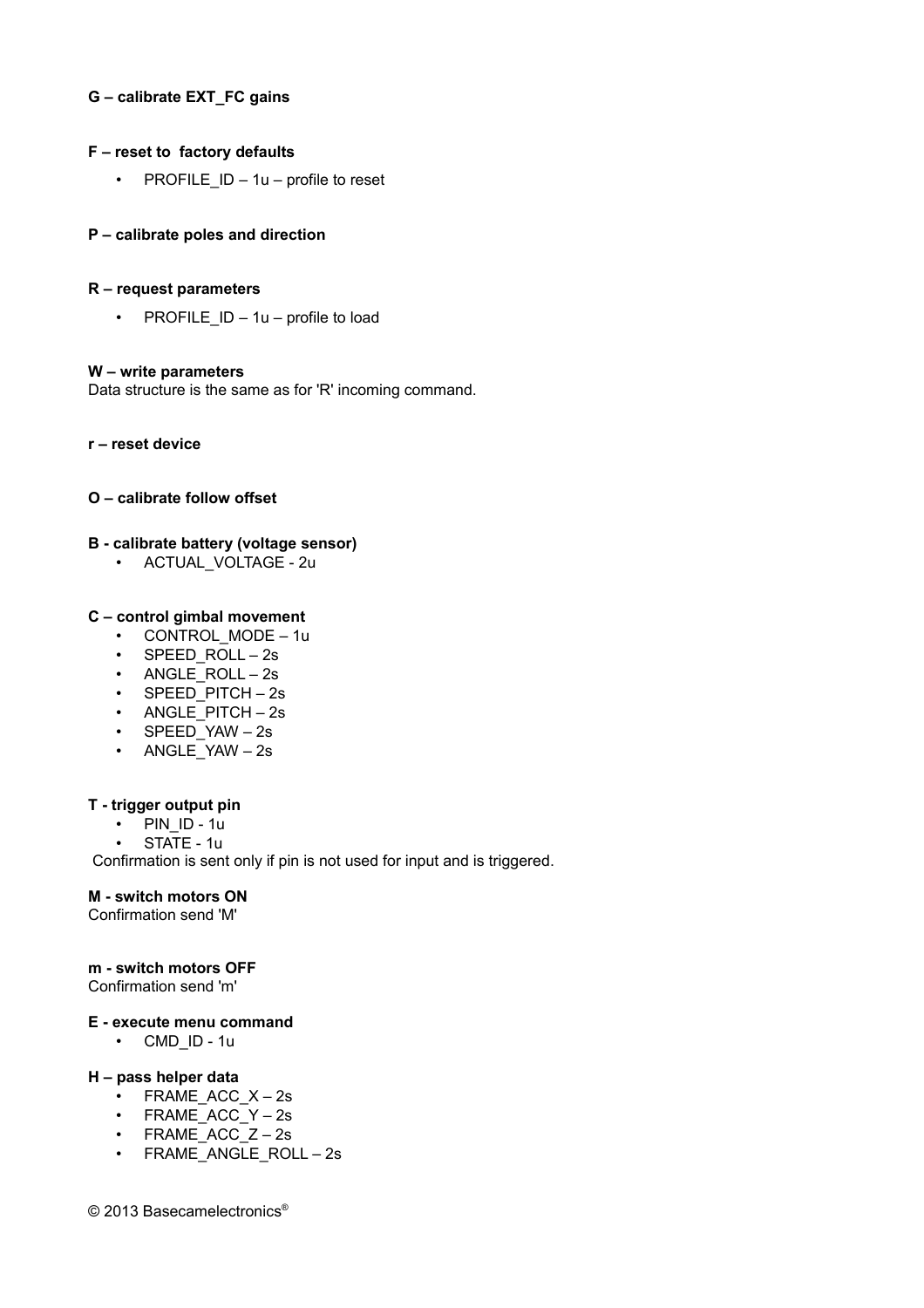• FRAME\_ANGLE\_PITCH – 2s

#### **I - Request information about RC control state**

See the **I** incoming command.

NOTE: requests for API extension please send to [alexmos@simplebgc.com](mailto:alexmos@simplebgc.com)

# **Variables description and range**

| Name                              | Type | Min         | Max                     | Possible values, remarks                                                                |
|-----------------------------------|------|-------------|-------------------------|-----------------------------------------------------------------------------------------|
| Version information ('V' command) |      |             |                         |                                                                                         |
| <b>BOARD_VER</b>                  | 1u   |             |                         | Multiplied by $10: 3.0 \Rightarrow 30$                                                  |
| FIRMWARE_VER                      | 1u   |             |                         | Multiplied by $10: 2.3 \Rightarrow 23$                                                  |
| <b>BOARD_FEATURES</b>             | 2u   |             |                         | Bit set:<br>BOARD_FEATURE_3AXIS = 1<br>BOARD_FEATURE_BAT_MONITORING = 2                 |
| Parameters ('R', 'W' commands)    |      |             |                         |                                                                                         |
| PROFILE_ID                        | 1u   | $\mathbf 0$ | $\overline{2}$<br>(255) | profile ID to read or write. To read or write current (active)<br>profile, specify 255. |
| $\mathsf{P}$                      | 1u   | $\mathbf 0$ | 50                      |                                                                                         |
| $\mathbf{I}$                      | 1u   | $\mathbf 0$ | 50                      | divided by 100 when displayed in the GUI                                                |
| D                                 | 1u   | $\mathbf 0$ | 50                      |                                                                                         |
| <b>POWER</b>                      | 1u   | $\mathbf 0$ | 255                     |                                                                                         |
| <b>INVERT</b>                     | 1u   | $\mathbf 0$ | $\mathbf{1}$            |                                                                                         |
| <b>POLES</b>                      | 1u   | $\mathbf 0$ | 255                     |                                                                                         |
| EXT_FC_GAIN                       | 1s   | $-127$      | 127                     |                                                                                         |
| RC_MIN_ANGLE                      | 2s   | $-180$      | 180                     |                                                                                         |
| RC_MAX_ANGLE                      | 2s   | $-180$      | 180                     |                                                                                         |
| RC_MODE                           | 1u   |             |                         | $RC_MODE_MGLE = 0$<br>RC_MODE_SPEED = 1                                                 |
| RC_LPF                            | 1u   | $\mathbf 0$ | 16                      |                                                                                         |
| RC_SPEED                          | 1u   | $\mathbf 0$ | 50                      |                                                                                         |
| RC_FOLLOW                         | 1u   | $-127$      | 127                     |                                                                                         |
| GYRO_TRUST                        | 1u   | $\pmb{0}$   | 255                     |                                                                                         |
| USE_MODEL                         | 1u   | $\mathbf 0$ | $\mathbf{1}$            |                                                                                         |
| PWM_FREQ                          | 1u   |             |                         | $PWM_FREG_LOW = 0$<br>PWM_FREQ_HIGH = 1                                                 |
| SERIAL_SPPED                      | 1u   |             |                         | $115200 = 0$<br>$57600 = 1$                                                             |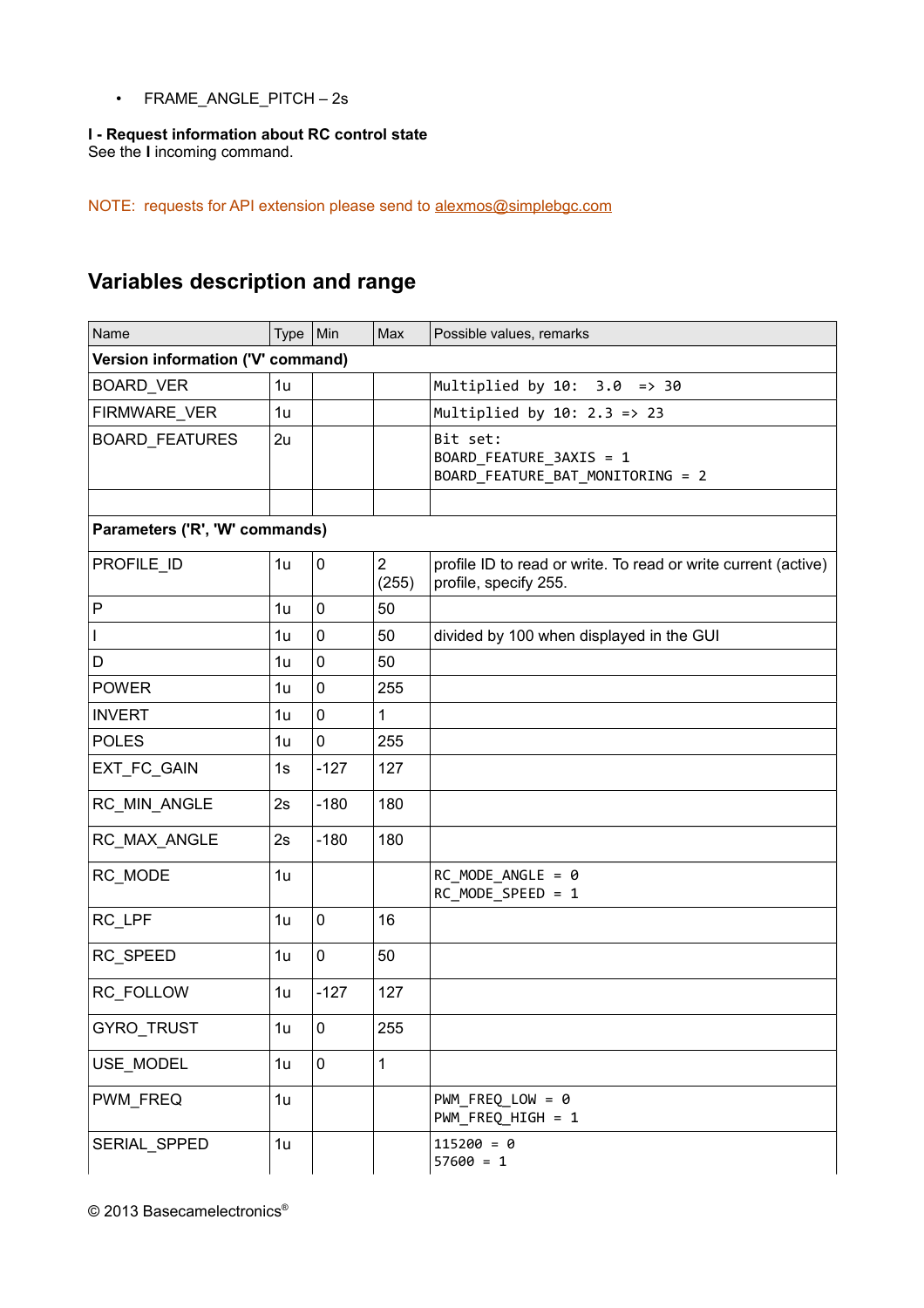|                                                                                              |                |        |     | $38400 = 2$<br>$19200 = 3$<br>$9600 = 4$                                                                                                                                                                                                                                                                                                                                                                                                                                                                                                                                                         |
|----------------------------------------------------------------------------------------------|----------------|--------|-----|--------------------------------------------------------------------------------------------------------------------------------------------------------------------------------------------------------------------------------------------------------------------------------------------------------------------------------------------------------------------------------------------------------------------------------------------------------------------------------------------------------------------------------------------------------------------------------------------------|
| RC_TRIM_ROLL<br>RC TRIM_PITCH<br>RC_TRIM_YAW                                                 | 1s             | $-127$ | 127 |                                                                                                                                                                                                                                                                                                                                                                                                                                                                                                                                                                                                  |
| RC_DEADBAND                                                                                  | 1u             | 0      | 255 |                                                                                                                                                                                                                                                                                                                                                                                                                                                                                                                                                                                                  |
| RC EXPO RATE                                                                                 | 1u             | 0      | 100 |                                                                                                                                                                                                                                                                                                                                                                                                                                                                                                                                                                                                  |
| RC VIRT MODE                                                                                 | 1u             |        |     | Mode of RC_ROLL input pin operation:<br>RC_VIRT_MODE_NORMAL = 0<br>RC_VIRT_MODE_CPPM = 1<br>$RC_VIRT_MODE_SBUS = 2 (BOARD_VER >= 30)$<br>$RC_VIRT_MODE_SPEKTRUM = 3 (BOARD_VER >= 30)$                                                                                                                                                                                                                                                                                                                                                                                                           |
| RC_MAP_ROLL<br>RC_MAP_PITCH<br>RC_MAP_YAW<br>RC MAP CMD<br>RC_MAP_FC_ROLL<br>RC_MAP_FC_PITCH | 1u             |        |     | Assigns pin input or virtual channel (in<br>serial modes), and specifies input mode.<br>$INPUTNO = 0$<br>PWM mode:<br>$RC_$ INPUT_ROLL = 1<br>RC_INPUT_PITCH = 2<br>$EXT$ FC_INPUT_ROLL = 3<br>EXT_FC_INPUT_PITCH = 4<br>$RC\_INPUT_YAW = 5 (BOARD_VER >= 30)$<br>Analog mode:<br>BOARD_VER $\langle$ 30: the same as above + 32<br>RC_INPUT_ROLL = 33<br>RC_INPUT_PITCH = 34<br>EXT_FC_INPUT_ROLL = 35<br>EXT_FC_INPUT_PITCH = 36<br>BOARD VER $>=$ 30:<br>$ADC1 = 33$<br>$ADC = 34$<br>$ADC3 = 35$<br>Serial mode (CPPM/SBUS/SPEKTRUM):<br>virtual channel $(131) + 64$ ( $6th$ bit is<br>set) |
| RC_MIX_FC_ROLL<br>RC_MIX_FC_PITCH                                                            | 1 <sub>u</sub> |        |     | Add FC channel to selected RC channels with<br>given rate.<br>bits 05: mix rate. For example,<br>0 - no mix (100% RC)<br>32 - 50% RC, 50% FC,<br>63 - 0% RC, 100% FC<br>bits 6,7: target RC channel<br>$0 - no mix$<br>$1 - ROLL$<br>2 - PITCH<br>3 - YAW                                                                                                                                                                                                                                                                                                                                        |
| FOLLOW_MODE                                                                                  | 1u             |        |     | FOLLOW_MODE_DISABLED=0<br>FOLLOW_MODE_FC=1                                                                                                                                                                                                                                                                                                                                                                                                                                                                                                                                                       |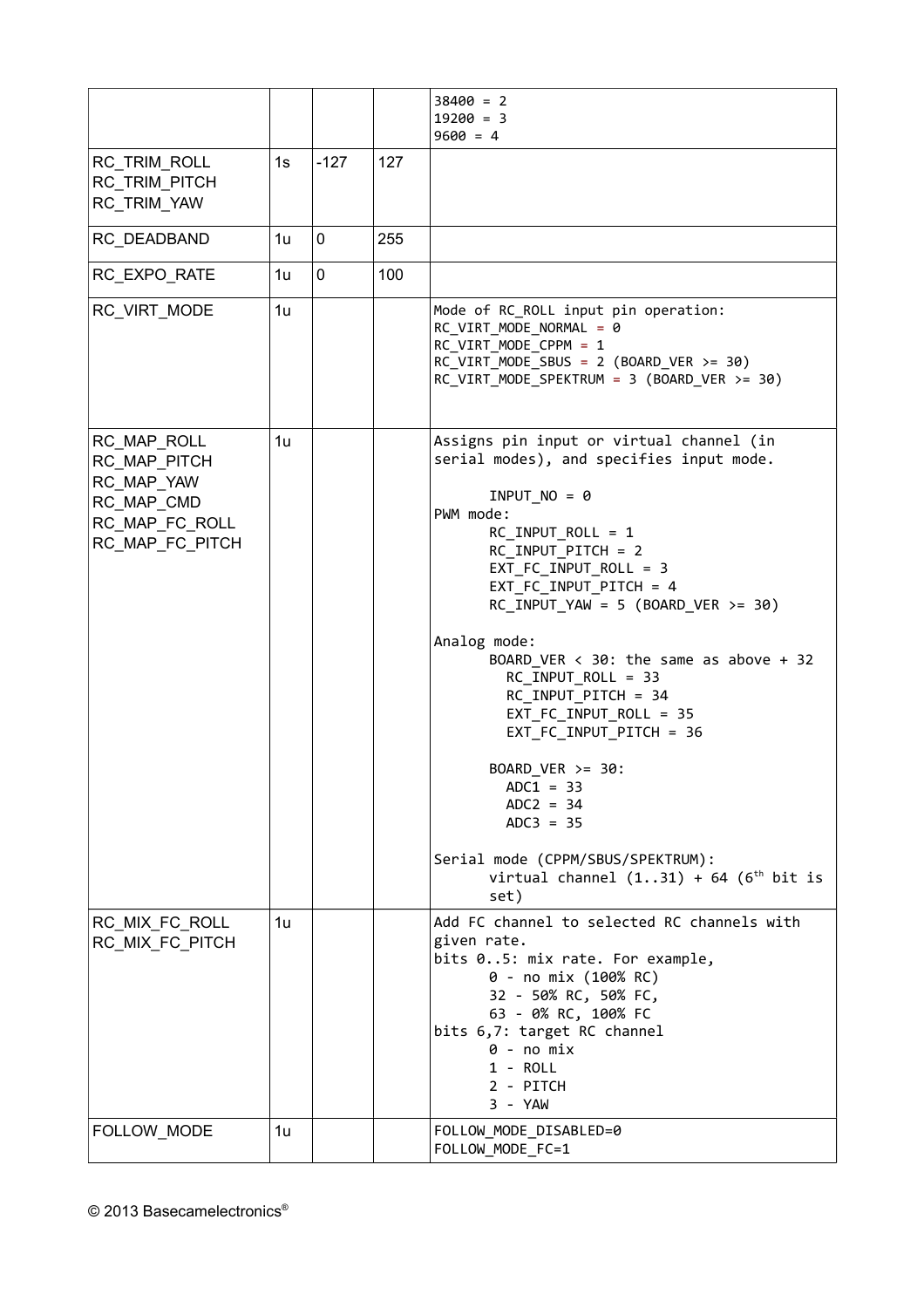|                                                                         |    |                |      | FOLLOW_MODE_PITCH=2                                                                                                                                                                                                             |
|-------------------------------------------------------------------------|----|----------------|------|---------------------------------------------------------------------------------------------------------------------------------------------------------------------------------------------------------------------------------|
| FOLLOW_DEADBAND                                                         | 1u | $\pmb{0}$      | 255  |                                                                                                                                                                                                                                 |
| FOLLOW_EXPO_RATE                                                        | 1u | $\mathbf 0$    | 100  |                                                                                                                                                                                                                                 |
| FOLLOW_OFFSET_RO                                                        | 1s | $-127$         | 127  |                                                                                                                                                                                                                                 |
| LL<br>FOLLOW_OFFSET_PIT<br><b>CH</b><br>FOLLOW_OFFSET_YA<br>W           |    |                |      |                                                                                                                                                                                                                                 |
| FOLLOW_ROLL_MIX_S<br><b>TART</b>                                        | 1u | $\mathbf 0$    | 90   |                                                                                                                                                                                                                                 |
| FOLLOW_ROLL_MIX_R   1u<br><b>ANGE</b>                                   |    | $\overline{0}$ | 90   |                                                                                                                                                                                                                                 |
| AXIS_TOP<br>AXIS_RIGHT                                                  | 1s |                |      | $X = 1$<br>$Y = 2$<br>$Z = 3$<br>$-X = -1$<br>$-Y = -2$<br>$-Z = -3$                                                                                                                                                            |
| GYRO_LPF                                                                | 1u | $\mathbf 0$    | 5    | 0 means no LPF, 5 means LPF at maximum                                                                                                                                                                                          |
| I2C_INTERNAL_PULLU<br>PS                                                | 1u | $\mathbf 0$    | 1    |                                                                                                                                                                                                                                 |
| SKIP_GYRO_CALIB                                                         | 1u | $\mathbf 0$    | 1    |                                                                                                                                                                                                                                 |
| RC_CMD_LOW<br>RC CMD MID<br>RC_CMD_HIGH<br>MENU_CMD_15<br>MENU_CMD_LONG | 1u |                |      | $CMD NO = 0$<br>$CMD$ PROFILE1 = 1<br>$CMD_PROFILE2 = 2$<br>$CMD_PROFILE3 = 3$<br>CMD_SWAP_PITCH_ROLL = 4<br>$CMD$ SWAP YAW ROLL = 5<br>$CMD_CALIB_ACC = 6$<br>$CMD$ RESET = 7<br>$CMD\_SET\_ANGLE = 8$<br>$CMD_CALIB_GYRO = 9$ |
| OUTPUT_ROLL<br><b>OUTPUT PITCH</b><br><b>OUTPUT YAW</b>                 | 1u |                |      | $DISABLED = 0$<br>$ROLL = 1$<br>$PITCH = 2$<br>$YAW = 3$                                                                                                                                                                        |
| BAT_THRESHOLD_ALA<br><b>RM</b>                                          | 2s | $-3000$        | 3000 | Negative means means alarm is disabled<br>Units: 0.01V                                                                                                                                                                          |
| BAT_THRESHOLD_MO<br><b>TORS</b>                                         | 2s | $-3000$        | 3000 | Negative value means function is disabled<br>Units: 0.01V                                                                                                                                                                       |
| BAT_COMP_REF                                                            | 2s | $-3000$        | 3000 | Negative value means compensation is disabled.<br>Units: 0.01V                                                                                                                                                                  |
| BEEPER_MODES                                                            | 1u |                |      | BEEPER MODE CALIBRATE=1<br>BEEPER_MODE_CONFIRM=2<br>BEEPER_MODE_ERROR=4                                                                                                                                                         |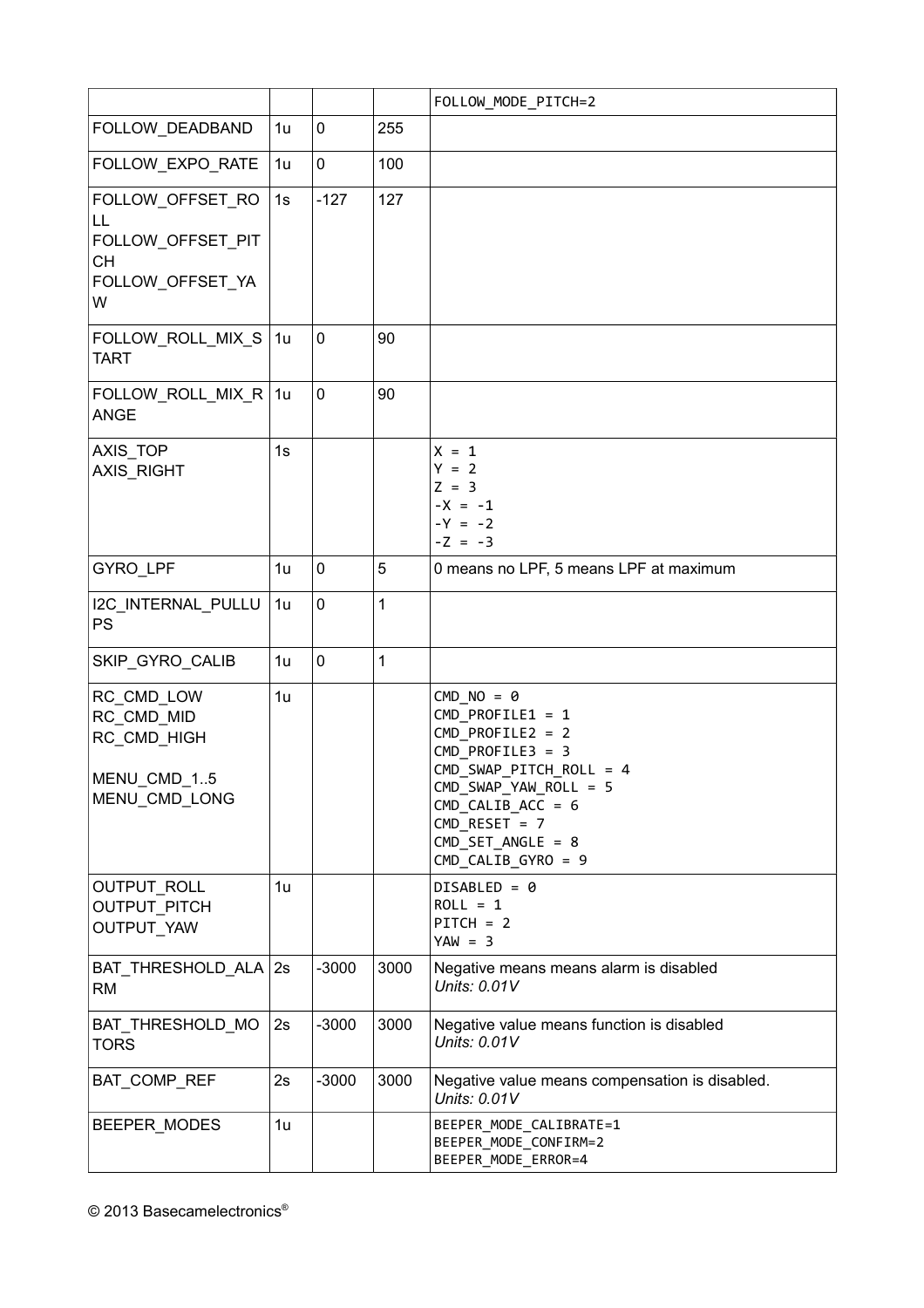|                                              |          |                              |                     | BEEPER MODE ALARM=8                                                                                                                                                                                                                                           |  |
|----------------------------------------------|----------|------------------------------|---------------------|---------------------------------------------------------------------------------------------------------------------------------------------------------------------------------------------------------------------------------------------------------------|--|
|                                              |          |                              |                     |                                                                                                                                                                                                                                                               |  |
| CUR_PROFILE                                  | 1u       | 0                            | $\overline{2}$      | active profile                                                                                                                                                                                                                                                |  |
| Real-time data ('D' command)                 |          |                              |                     |                                                                                                                                                                                                                                                               |  |
| <b>ACC</b><br><b>GYRO</b><br>RESERVED_SENSOR | 2s       |                              |                     | raw data from sensors                                                                                                                                                                                                                                         |  |
| <b>DEBUG</b>                                 | 2s       |                              |                     | debug variables                                                                                                                                                                                                                                               |  |
| RC ROLL<br>RC PITCH<br>RC_YAW                | 2s       | 1000                         | 2000                | RC control channels values (PWM or normalized analog)                                                                                                                                                                                                         |  |
| RC CMD                                       | 2s       | 1000                         | 2000                | RC command channel value (PWM or normalized analog)                                                                                                                                                                                                           |  |
| EXT FC ROLL<br>EXT FC PITCH                  | 2s       | 1000                         | 2000                | External FC PWM values. May be zero if their inputs are<br>mapped to RC control or command.                                                                                                                                                                   |  |
| ANGLE_ROLL<br>ANGLE_PITCH<br>ANGLE_YAW       | 2s<br>2s | $-900$<br>$-7200$<br>$-7200$ | 900<br>7200<br>7200 | Gimbal angles. After 2 full turns, angle is cycled<br>Units: 0.1 degree                                                                                                                                                                                       |  |
| CYCLE_TIME                                   | 2u       |                              |                     |                                                                                                                                                                                                                                                               |  |
| I2C_ERROR_COUNT                              | 2u       |                              |                     | Number of registered errors on I2C bus                                                                                                                                                                                                                        |  |
| ERROR_CODE                                   | 1u       |                              |                     | Bit set of system errors:<br>ERR NO SENSOR 1<<0<br>ERR CALIB ACC 1<<1<br>ERR SET POWER 1<<2<br>ERR CALIB POLES 1<<3<br>ERR_SERIAL 1<<5                                                                                                                        |  |
| BAT_LEVEL                                    | 2u       |                              |                     | <b>Battery voltage</b><br>Units: 0.01 volt                                                                                                                                                                                                                    |  |
| OTHER FLAGS                                  | 1u       |                              |                     | bit0 set - motors turned ON<br>bit17 - reserved                                                                                                                                                                                                               |  |
| CUR_PROFILE                                  | 1u       | 0                            | $\overline{2}$      | Current (active) profile                                                                                                                                                                                                                                      |  |
| Control ('C' command)                        |          |                              |                     |                                                                                                                                                                                                                                                               |  |
| CONTROL_MODE*                                | 1u       |                              |                     | MODE NO CONTROL=0<br>MODE SPEED=1<br>MODE ANGLE=2<br>MODE_SPEED_ANGLE=3<br>* See Fig.1 below                                                                                                                                                                  |  |
| SPEED_ROLL<br>SPEED PITCH<br>SPEED YAW       | 2s       |                              |                     | Depends on the CONTROL_MODE:<br>MODE SPEED - camera travels with the given<br>speed. Angle is ignored.<br>MODE ANGLE - value is ignored<br>$\bullet$<br>MODE SPEED ANGLE - camera travels with<br>$\bullet$<br>the given speed while the actual angle matches |  |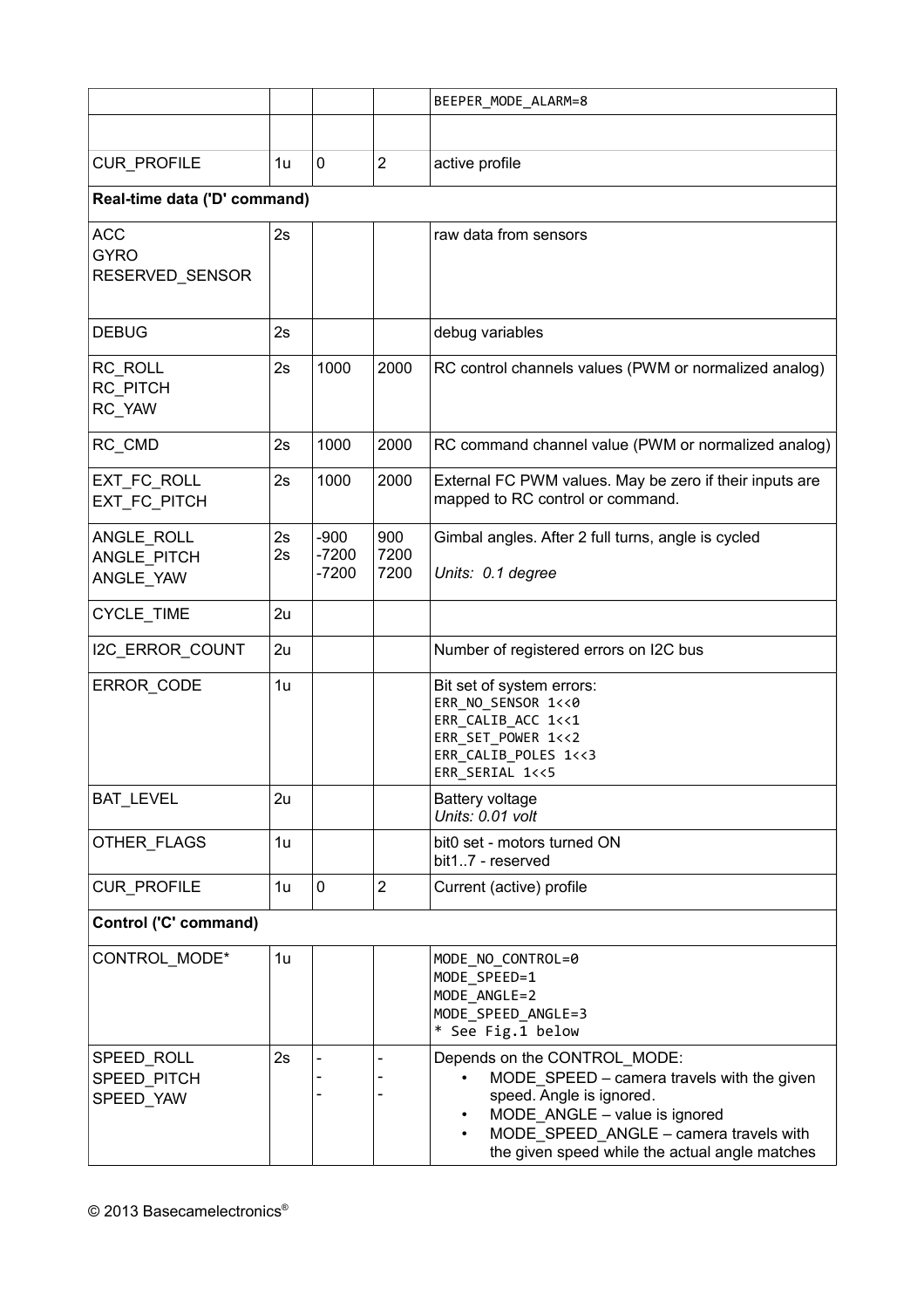|                                        |    |                              |                     | the given angle. Additionally, PID controller<br>keeps the given angle. This mode allows the<br>most precise and error-proof control.<br>Units: 0,1220740379 degree/sec                                                                                                                           |
|----------------------------------------|----|------------------------------|---------------------|---------------------------------------------------------------------------------------------------------------------------------------------------------------------------------------------------------------------------------------------------------------------------------------------------|
| ANGLE ROLL<br>ANGLE PITCH<br>ANGLE YAW | 2s | $-900$<br>$-7200$<br>$-7200$ | 900<br>7200<br>7200 | Depends on the CONTROL_MODE:<br>MODE SPEED - value is ignored<br>$\bullet$<br>MODE_ANGLE - camera travels to the given<br>$\bullet$<br>angle. Speed depends on SPEED setting and<br>acceleration settings in the GUI.<br>Units: 0.1 degree. If angle exceed 2 full turns, it should be<br>cycled. |

Notes:

- Serial control overrides RC control. To switch back to RC, send this command with the mode=MODE\_NO\_CONTROL and all zeros data.
- Send this command with rate 50Hz or less
- See Appendix A for source code example

#### **Trigger pin ('T' command)**

| PIN ID                                          | 1u |                              |                     | Triggers pin only if it is not used for input<br>RC INPUT ROLL = 1<br>RC INPUT PITCH = 2<br>EXT FC INPUT ROLL = 3<br>EXT FC INPUT PITCH = 4<br>$RC_$ INPUT_YAW = 5 (BOARD_VER >= 30)<br>PIN $AUX1* = 16$<br>PIN $AUX2* = 17$<br>PIN $AUX3* = 18$<br>$PIN_BUZZER* = 32$<br>* On boards v1.x (based on Atmega328p) PIN_AUX13 are not<br>mapped to connectors, and should be soldered to pin2,<br>pin11, pin12 of MCU correspondingly. PIN BUZZER is mapped |
|-------------------------------------------------|----|------------------------------|---------------------|----------------------------------------------------------------------------------------------------------------------------------------------------------------------------------------------------------------------------------------------------------------------------------------------------------------------------------------------------------------------------------------------------------------------------------------------------------|
|                                                 |    |                              |                     | to pin32 of MCU.                                                                                                                                                                                                                                                                                                                                                                                                                                         |
| <b>STATE</b>                                    | 1u |                              |                     | $LOW = 0$<br>$HIGH = 1$<br>LOW - pin can sink up to 40mA<br>HIGH - pin can source up to 40mA                                                                                                                                                                                                                                                                                                                                                             |
| RC control state ('I' command)                  |    |                              |                     |                                                                                                                                                                                                                                                                                                                                                                                                                                                          |
| ANGLE ROLL<br>ANGLE PITCH<br>ANGLE YAW          | 2s | $-900$<br>$-7200$<br>$-7200$ | 900<br>7200<br>7200 | Actual angle measured by IMU. After 2 full turns, angle is<br>cycled<br>Units: 0.1 degree                                                                                                                                                                                                                                                                                                                                                                |
| RC_ANGLE_ROLL<br>RC ANGLE PITCH<br>RC_ANGLE_YAW | 2s | $-900$<br>$-7200$<br>$-7200$ | 900<br>7200<br>7200 | Target angle that gimbal should keep. Angle is set by RC<br>or control command 'C'.<br>Units: 0.1 degree                                                                                                                                                                                                                                                                                                                                                 |
| RC_SPEED_ROLL<br>RC_SPEED_PITCH<br>RC_SPEED_YAW | 2s |                              | $\qquad \qquad -$   | Target speed that gimbal should keep. Speed is set by<br>RC or control command 'C'. Zero speed means control is<br>idle (target is reached)                                                                                                                                                                                                                                                                                                              |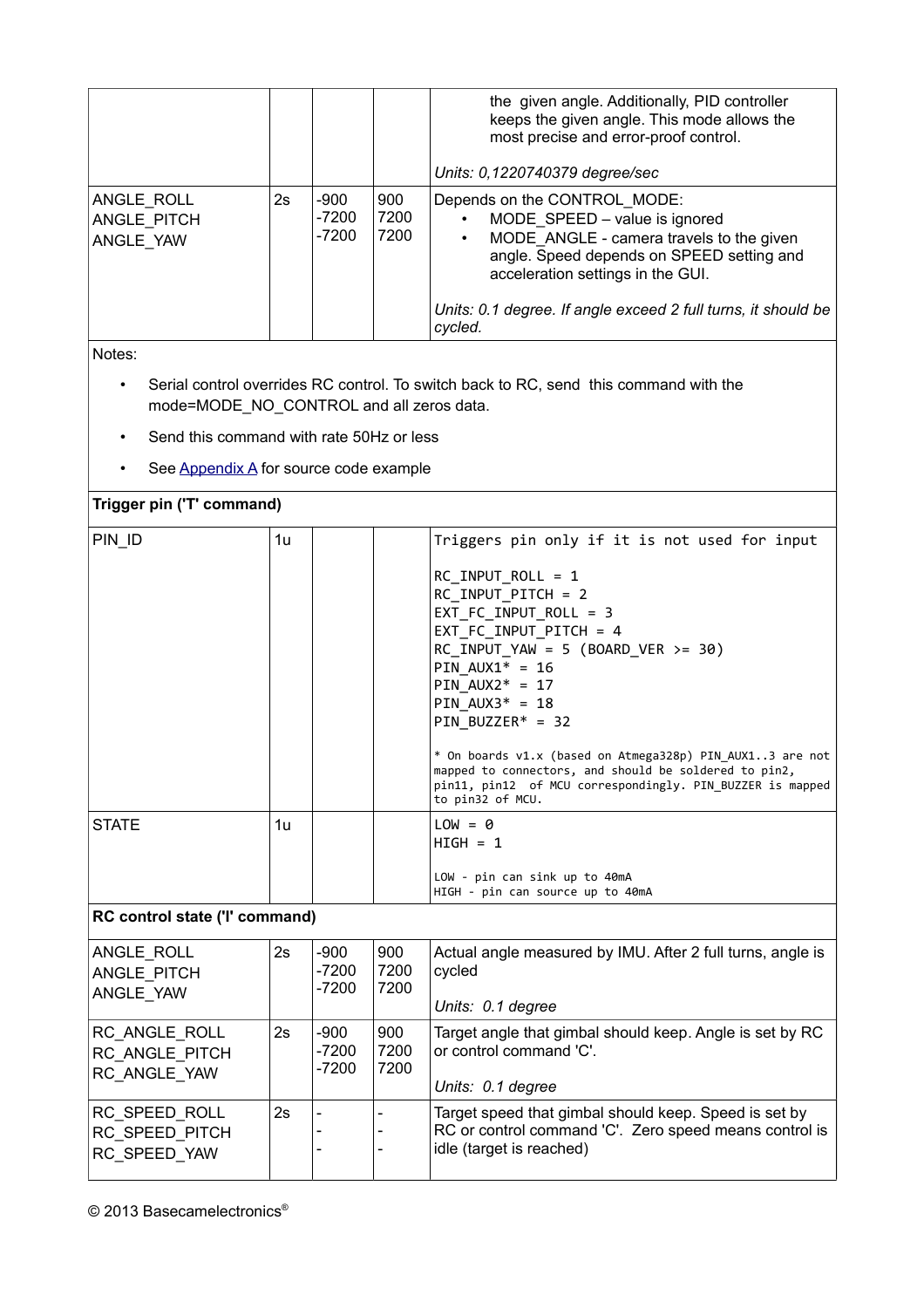|                                                                                                                 |    |                  |            | Units: 0,1220740379 degree/sec                                                                                                                                                                                                                                                                                                                                                                                                                                      |  |  |
|-----------------------------------------------------------------------------------------------------------------|----|------------------|------------|---------------------------------------------------------------------------------------------------------------------------------------------------------------------------------------------------------------------------------------------------------------------------------------------------------------------------------------------------------------------------------------------------------------------------------------------------------------------|--|--|
| Execute menu command ('E' command)                                                                              |    |                  |            |                                                                                                                                                                                                                                                                                                                                                                                                                                                                     |  |  |
| CMD_ID                                                                                                          | 1u |                  |            | Executes a menu command (acts like the menu button or<br>RC control channel)<br>See the RC_CMD_LOW parameter inside the 'R'<br>command for available menu commands.                                                                                                                                                                                                                                                                                                 |  |  |
|                                                                                                                 |    |                  |            |                                                                                                                                                                                                                                                                                                                                                                                                                                                                     |  |  |
| Helper ('H' command)                                                                                            |    |                  |            |                                                                                                                                                                                                                                                                                                                                                                                                                                                                     |  |  |
|                                                                                                                 |    |                  |            | Pass helper data from an outer system. Used to increase precision of the stabilization                                                                                                                                                                                                                                                                                                                                                                              |  |  |
| FRAME ACC X<br>FRAME ACC Y<br>FRAME ACC Z                                                                       | 2s |                  |            | Linear acceleration of the gimbal measured in the 'outer'<br>system. Relationship between the outer system and the<br>sensor's system is shown on the fig.2. Note: The Y axis<br>of the outer system always points the same direction as<br>ROLL axis. It means that ACC vector, measured in the<br>ground system, should be translated to 'outer' system by<br>rotating it around Z axis by the YAW angle.<br>Units: $1g/512 \approx 0.019160156$ m/s <sup>2</sup> |  |  |
| FRAME ANGLE ROLL<br>FRAME_ANGLE_PITCH                                                                           | 2s | $-900$<br>$-900$ | 900<br>900 | Inclination of the outer frame in the 'outer' system.                                                                                                                                                                                                                                                                                                                                                                                                               |  |  |
|                                                                                                                 |    |                  |            | Units: 0.1 degree                                                                                                                                                                                                                                                                                                                                                                                                                                                   |  |  |
| Notes:                                                                                                          |    |                  |            |                                                                                                                                                                                                                                                                                                                                                                                                                                                                     |  |  |
| FRAME_ANGLE is used only if "External FC Gain" setting is zero.<br>$\bullet$                                    |    |                  |            |                                                                                                                                                                                                                                                                                                                                                                                                                                                                     |  |  |
| FRAME_ACC is used only if "Acceleration compensations" setting is disabled.                                     |    |                  |            |                                                                                                                                                                                                                                                                                                                                                                                                                                                                     |  |  |
| This command is useless for 3-axis systems, until YAW encoders will be implemented to know<br>exact YAW angles. |    |                  |            |                                                                                                                                                                                                                                                                                                                                                                                                                                                                     |  |  |
| Send this command with rate 50Hz or less                                                                        |    |                  |            |                                                                                                                                                                                                                                                                                                                                                                                                                                                                     |  |  |
|                                                                                                                 |    |                  |            |                                                                                                                                                                                                                                                                                                                                                                                                                                                                     |  |  |

\* The difference between control modes is illustrated on the picture below: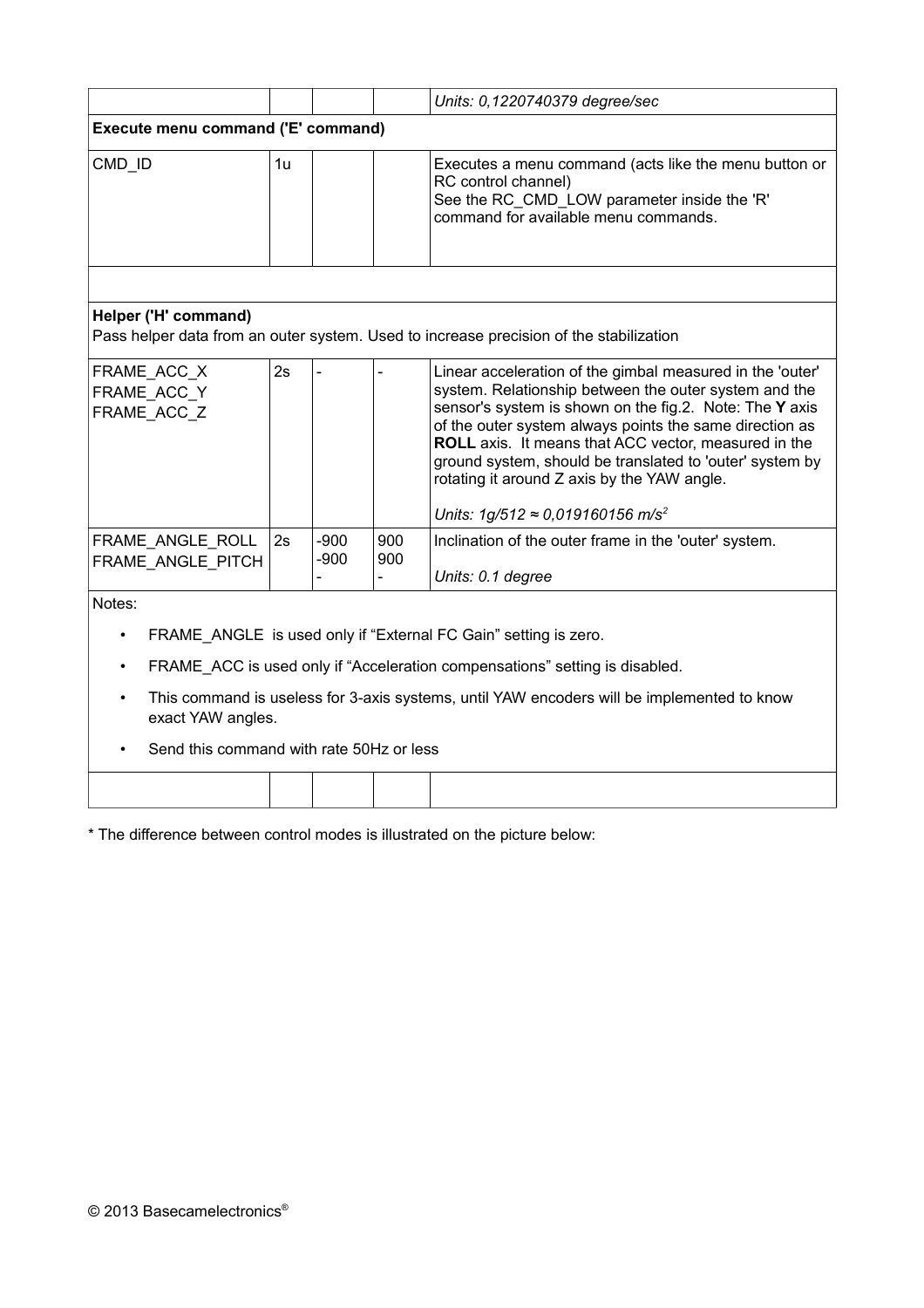

*Fig.1 – Control modes*



*Fig.2 – relationship between the gimbal axes and the ground system axes*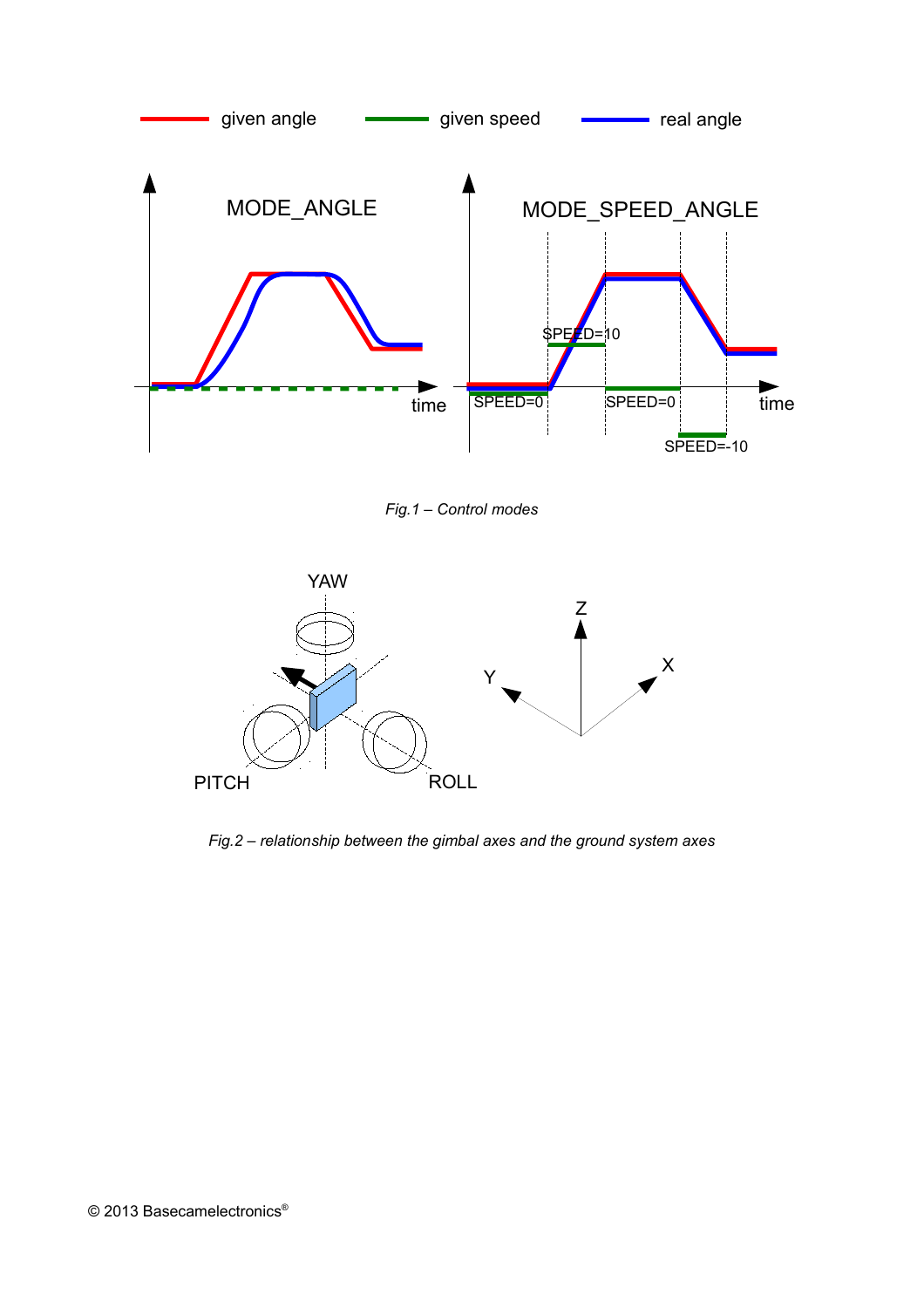**Appendix A: Example program (C++, Arduino) to demonstrate how to use the control command 'C'** /\*\*\*\*\*\*\*\*\*\*\*\*\*\*\*\*\*\*\*\*\*\*\*\*\*\*\*\*\*\*\*\*\*\*\*\*\*\*\*\*\*\*\*\*\*\*\*\*\*\*\*\*\*\*\*\*\*\*\*\*\*\*\*\*\*\*\*\*\*\*\*\*\*\*\*\*\*\* This is example sketch for Arduino. Shows how to control SimpleBGC-driven gimbal via Serial API. API specs are available at http://www.simplebgc.com/eng/downloads/ Connection: Arduino GND -> SimpleBGC GND Arduino TX -> SimpleBGC RX Power Arduino separatly or via +5V from onboard FTDI connector (C) Aleksey Moskalenko \*\*\*\*\*\*\*\*\*\*\*\*\*\*\*\*\*\*\*\*\*\*\*\*\*\*\*\*\*\*\*\*\*\*\*\*\*\*\*\*\*\*\*\*\*\*\*\*\*\*\*\*\*\*\*\*\*\*\*\*\*\*\*\*\*\*\*\*\*\*\*\*\*\*\*\*\*\*\*/ #include <inttypes.h> // default is 115200 but may be changed in the Advanced tab of the SimpleBGC GUI #define SERIAL\_SPEED 115200 // delay between commands, ms #define SBGC\_CMD\_DELAY 20 // Some definitions required to send commands #define SBGC\_CMD\_CONTROL 'C' #define SBGC\_CMD\_TRIGGER #define SBGC\_CONTROL\_MODE\_SPEED 1 #define SBGC\_CONTROL\_MODE\_ANGLE 2 #define SBGC\_CONTROL\_MODE\_SPEED\_ANGLE 3 // Pins that may be triggered #define SBGC\_RC\_INPUT\_ROLL 1 #define SBGC\_RC\_INPUT\_PITCH 2 #define SBGC\_RC\_INPUT\_EXT\_ROLL 3 #define SBGC\_RC\_INPUT\_EXT\_PITCH 4 #define SBGC\_RC\_INPUT\_YAW 5 // not connected in 1.0 board #define SBGC\_PIN\_AUX1 16 #define SBGC\_PIN\_AUX2 17 #define SBGC\_PIN\_AUX3 18 #define SBGC\_PIN\_BUZZER 32 // Conversion from degree/sec to units that command understand #define SBGC\_SPEED\_SCALE (1.0f/0.1220740379f) // Holder for command parameters typedef struct { uint8\_t mode; int16\_t speedROLL; int16\_t angleROLL; int16\_t speedPITCH; int16\_t anglePITCH; int16\_t speedYAW; int16\_t angleYAW; } SBGC\_cmd\_control\_data; typedef struct { uint8 t pin:  $int8_t \frac{1}{5} \text{state}$ ; } SBGC\_cmd\_trigger\_data; // This helper function formats and sends a command to SimpleBGC Serial API void SBGC\_sendCommand(uint8\_t cmd, void \*data, uint8\_t size) { uint8 t i, checksum=0; // Header Serial.write('>'); Serial.write(cmd); Serial.write(size); Serial.write(cmd+size); // Body  $for(i=0; i < size; i++)$  { checksum+= ((uint8\_t\*)data)[i];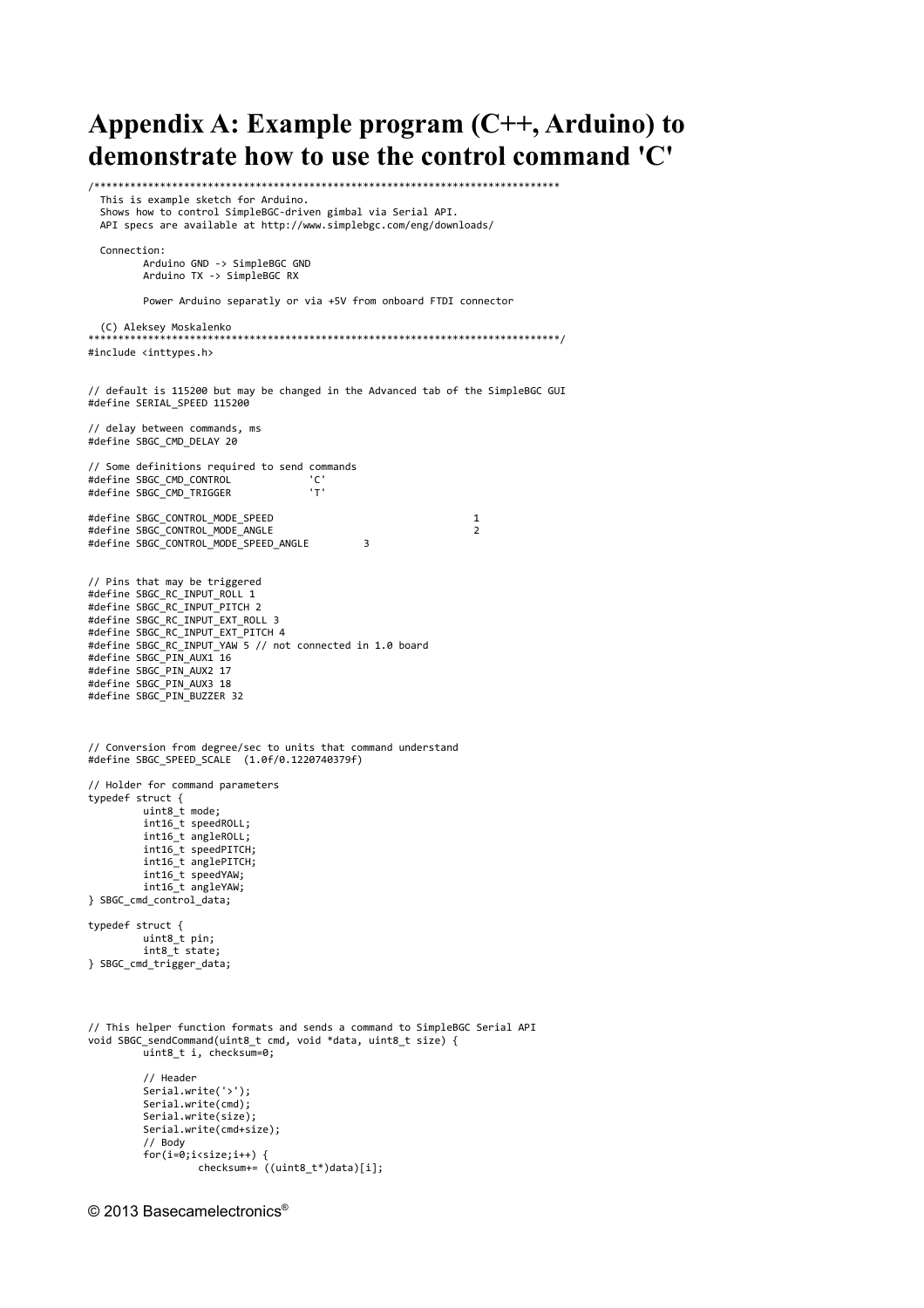```
Serial.write(((uint8_t*)data)[i]);
          }
          Serial.write(checksum);
}
/*****************************************************************************/
#define LED_ON() { digitalWrite(13, HIGH); }
#define LED_OFF() { digitalWrite(13, LOW); }
void blink_led(uint8_t cnt) {
          for(uint8_t i=0; i<cnt; i++) {
                   LED_OFF();
                   delay(200);
                  LED_ON();
                  delay(300);
         }
}
void setup() { 
   Serial.begin(SERIAL_SPEED);
   pinMode(13, OUTPUT);
   // Take a pause to let gimbal controller to initialize
 //delay(5000);
} 
void loop() { 
  S BGC\_cmd\_control\_data c = { 0, 0, 0, 0, 0, 0, 0 };
  SBGC_cmd_trigger_data t = \{ 0, 0 \};
   // Move camera to initial position (all angles are zero)
   c.mode = SBGC_CONTROL_MODE_ANGLE;
   SBGC_sendCommand(SBGC_CMD_CONTROL, &c, sizeof(c));
   delay(3000);
   // LED ON: start demo
   LED_ON();
   // Demo 1. PAN and ROLL gimbal by 60 and 30 degrees both sides and return back. Actual speed depends on PID setting.
   // Whait 5 sec to finish
   c.mode = SBGC_CONTROL_MODE_ANGLE;
  c.\nangleROLL = 300;
  c.\nangle YAW = 600; SBGC_sendCommand(SBGC_CMD_CONTROL, &c, sizeof(c));
  delay(3000); c.angleROLL = -300;
 c.angleYAW = -600;
   SBGC_sendCommand(SBGC_CMD_CONTROL, &c, sizeof(c));
   delay(3000);
   // .. and back
   c.angleYAW = c.angleROLL = 0;
  SBGC_sendCommand(SBGC_CMD_CONTROL, &c, sizeof(c));
   delay(3000);
   blink_led(2);
         // Demo 2. Pitch gimbal down with constant speed 10 degree/sec by 50 degree (it takes 5 sec)
         // (this is simplified version of speed control. To prevent jerks, you should add acceleration and de-acceleration
phase)
          c.mode = SBGC_CONTROL_MODE_SPEED;
          c.speedPITCH = 10 * SBGC_SPEED_SCALE;
 SBGC_sendCommand(SBGC_CMD_CONTROL, &c, sizeof(c));
   delay(5000);
   // Stop
         c.speedPITCH = 0;
   SBGC_sendCommand(SBGC_CMD_CONTROL, &c, sizeof(c));
   delay(1000);
   // .. and back
          c.speedPITCH = -10 * SBGC_SPEED_SCALE;
 SBGC_sendCommand(SBGC_CMD_CONTROL, &c, sizeof(c));
   delay(5000);
   // Stop
        \epsilon.speedPITCH = 0:
   SBGC_sendCommand(SBGC_CMD_CONTROL, &c, sizeof(c));
   delay(1000);
  blink led(2);
```